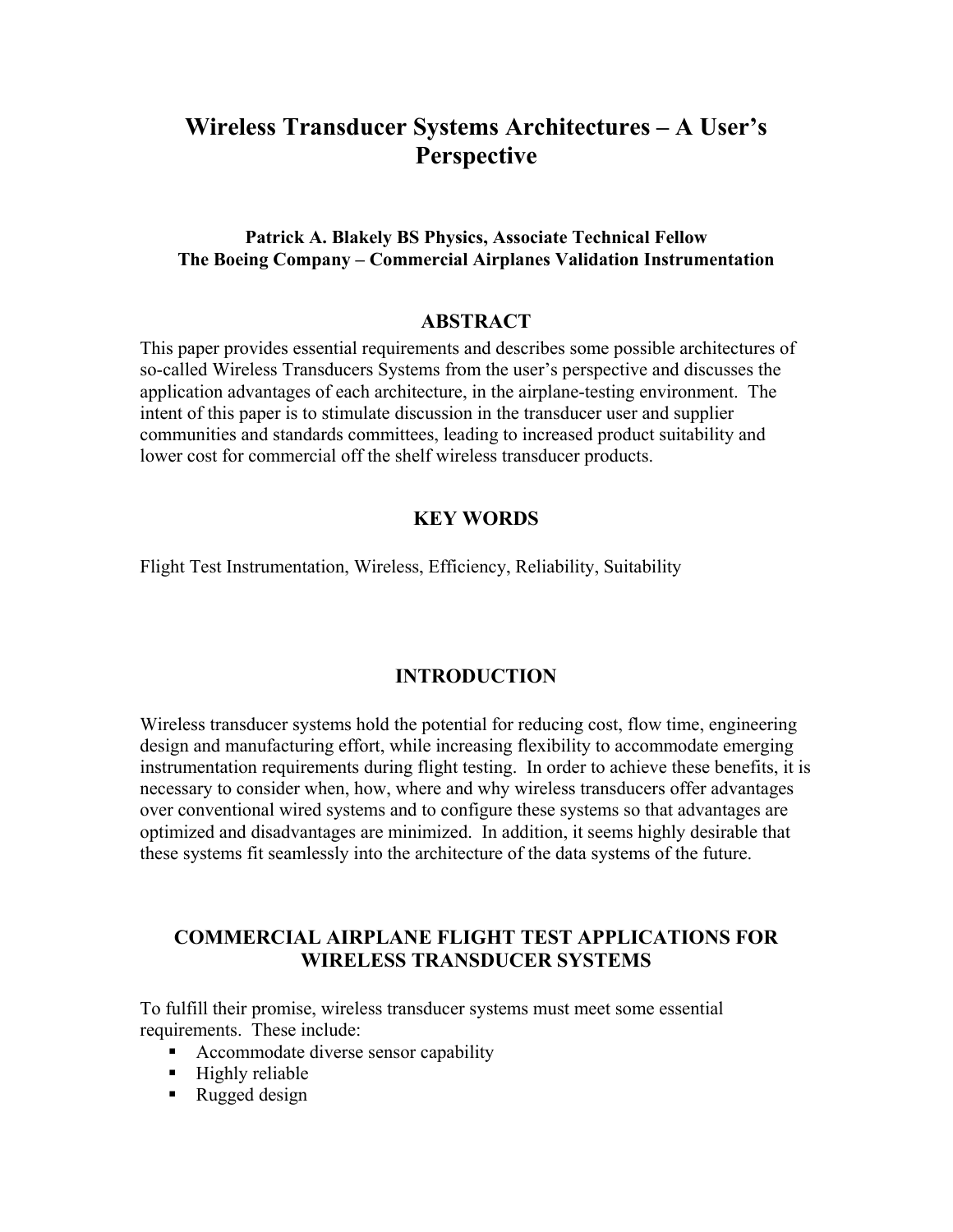- Electromagnetic compatibility with aircraft systems
- A method of testing the performance of the RF link
- Ability to cause a group of wireless sensors to sample simultaneously
- Definable and repeatable latency
- No cross talk between sensors
- Data/sensor dropouts readily apparent
- Electrical power status on demand
- A traceable link between the sensor and the recorded data
	- o Sensor unique identification
	- o Base group unique identification
- Deterministic timing
- Fault tolerant RF link
- **Transmission range of 100 meters or more**
- $\blacksquare$  Long (> 30 days) battery life (if used)
- $\blacksquare$  High sample rate (up to 6400 sps)
- Diminutive size

 $\overline{a}$ 

It may be some time before all of these requirements can be accommodated. The needs for transmission range and battery life, for example, seem to offer some insurmountable obstacles. A combination of innovative approaches will be required to generate a solution. These are likely to include a combination of battery improvements, energy scavenging, data transmission only on change, sleep mode operation, high gain receivers/antennas and wireless mesh architecture; although wireless meshes could result in increased power consumption for relaying data to its ultimate destination.

In flight testing of Boeing commercial airplanes, there are several specific application scenarios where wireless transducer systems offer the potential of breakthrough improvements in flight test instrumentation flow times and costs.

The first BCA flight test wireless application scenario is for measurements made external to the airplane cabin or pressure vessel. These include measurements on wings, control surfaces, and engines as well as environmental parametric measurements. Measurement types include local accelerations, surface positions, temperatures, pressures, fuel flows, strains and vibrations. The potential advantages of wireless systems for these applications are elimination of long run wire routing, structural penetrations and the need for lightning protection. For this application, a wireless architecture that seems to provide the optimum configuration, while minimizing the need for separate power supplies and/or batteries is one which is designed to scavenge power from local sources (e.g. engine generators) and provide it to transducers via a common power bus. The system should also be designed to collect the data from the various transducers in the local area and transmit it via a wireless link to a receiving antenna and host computer inside the airplane cabin. Figure 1 illustrates an example of this architecture, employing IEEE p1451.3 smart sensors and IEEE  $802.11x^1$  $802.11x^1$  $802.11x^1$  wireless link. In this illustration, a TBIM is a

<span id="page-1-0"></span> $<sup>1</sup>$  The appropriate wireless specification will be determined by a number of factors, including bandwidth,</sup> system interoperability and transmission range.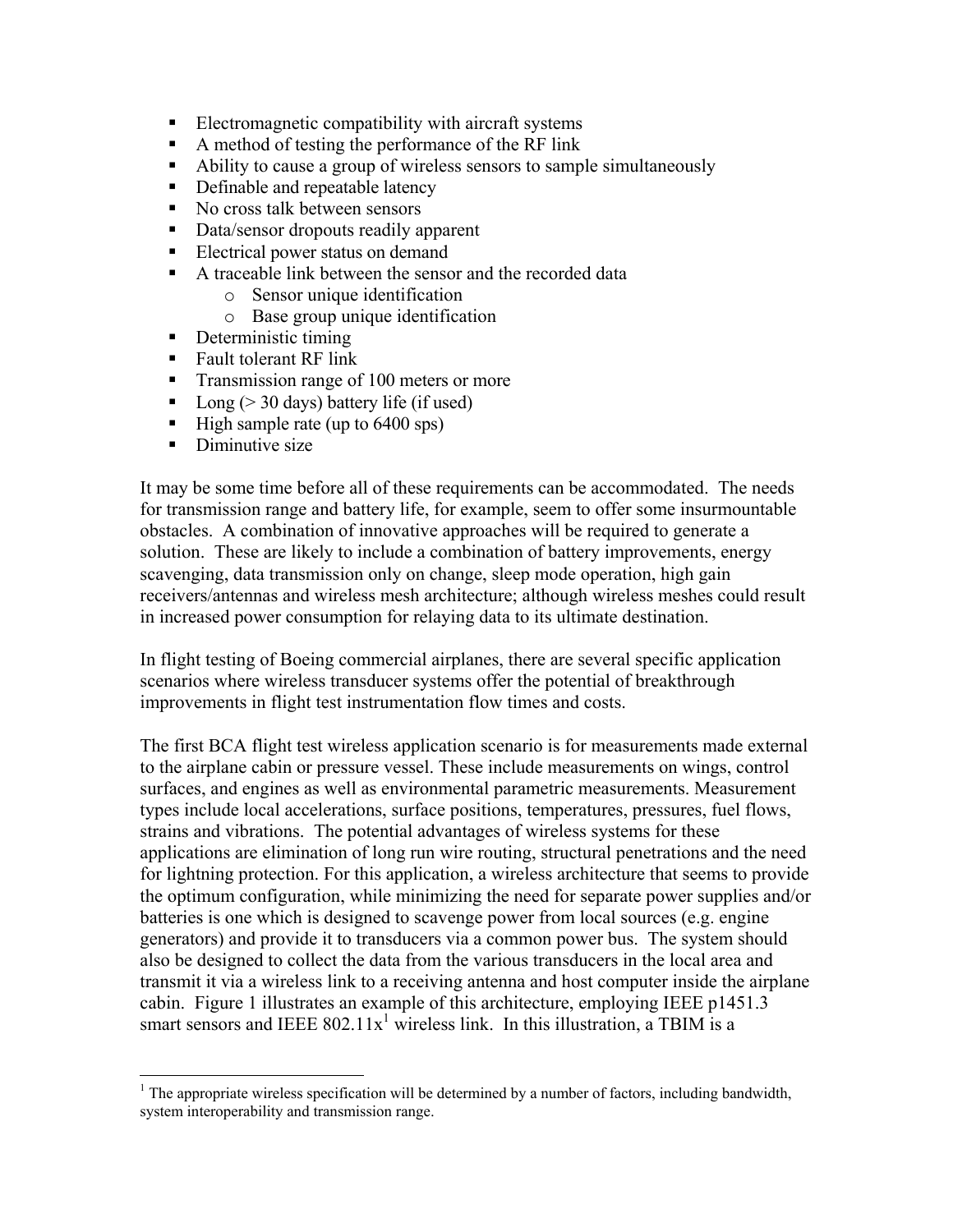Transducer Bus Interface Module and a GPTBIM is a General Purpose TBIM. An NCAP is a Network Capable Application Processor.



**Figure 1 IEEE 1451.3 Smart Transducer Bus to IEEE 802.11x (Wireless) NCAP** 

A second BCA flight test wireless application scenario is measurements on moving parts. These measurements include landing gear wheel measurements (e.g. tire bead seat and fuse plug temperatures) and control surface measurements (e.g. position, vibration). The architecture, which best suits this application, is a stand-alone wireless sensor, sensor group, or wireless mesh. Stand-alone sensors offer the advantage of minimum power requirements, whereas a wireless mesh offers the potential of improved data transmission reliability. Any self-contained wireless sensor, which incorporates a battery as its primary power source, will need to be capable of surviving and possibly operating at very low temperatures and operating for a reasonable period of time (at least 30 days). Figures 2 and 3 illustrate two possible architectures for this application. At the current time, the IEEE p1451.5 is just beginning its development and could select a physical layer which differs significantly from the two illustrated below. These concepts are offered for consideration and to encourage discussion of the pros and cons within the user and supplier communities.



**Figure 2 IEEE 1451.5 Wireless Transducer System**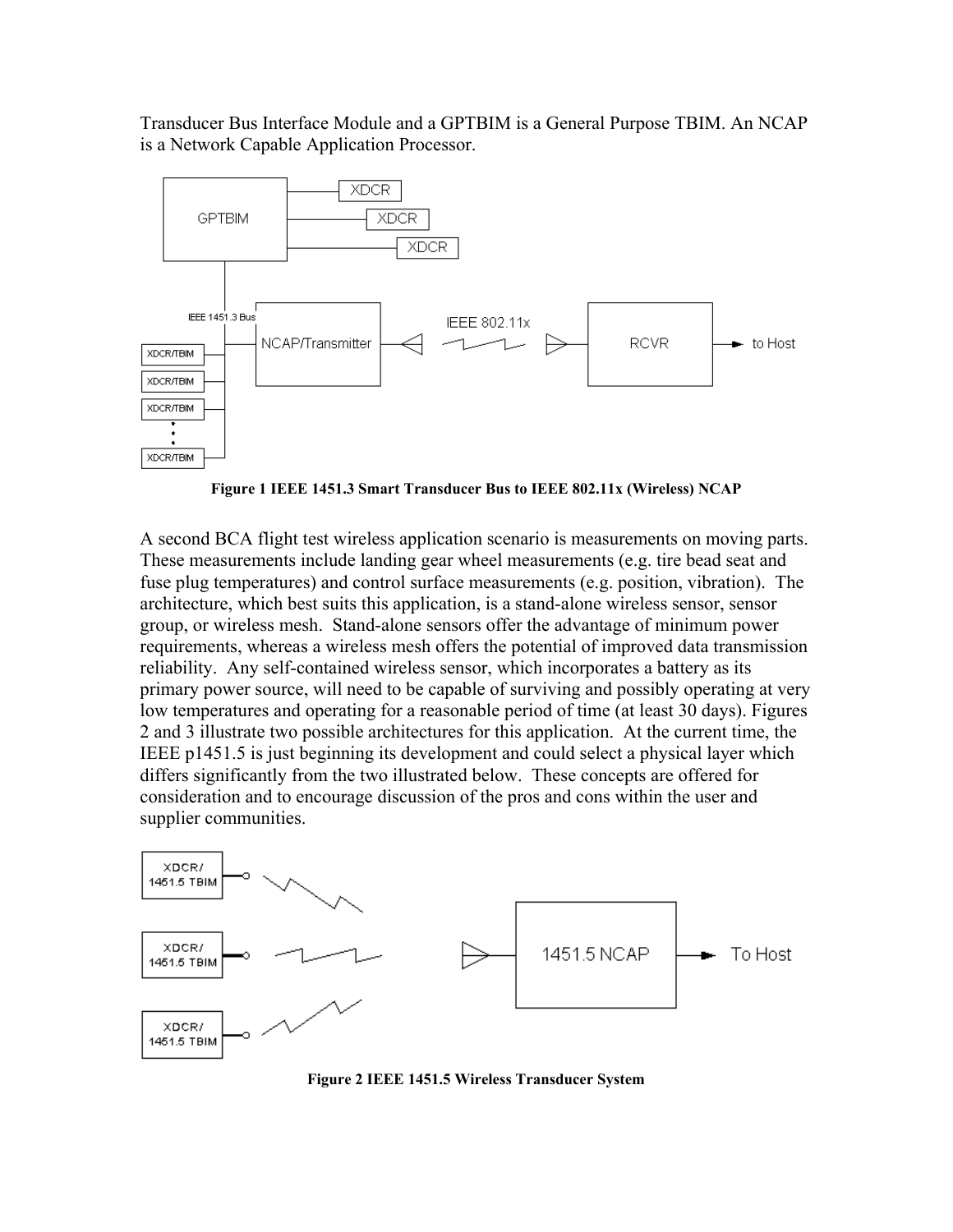

**Figure 3 IEEE 1451.5 Wireless Mesh Transducer System**

A third BCA flight test wireless application includes last minute add-on measurements, for which no additional wiring can be added. Often during test, phenomena differ from prediction and require further investigation and the addition of instrumentation. Adding wires may be impractical, or even impossible. In these cases, the ability to add wireless stand-alone, or wireless mesh sensors would be highly desirable. In cases where there is a smart sensor bus nearby, a possible solution would be to add a transceiver to the smart sensor bus, then add as many wireless sensors as needed (within the smart sensor buss' and wireless link's capabilities). This architecture is illustrated in figure 4.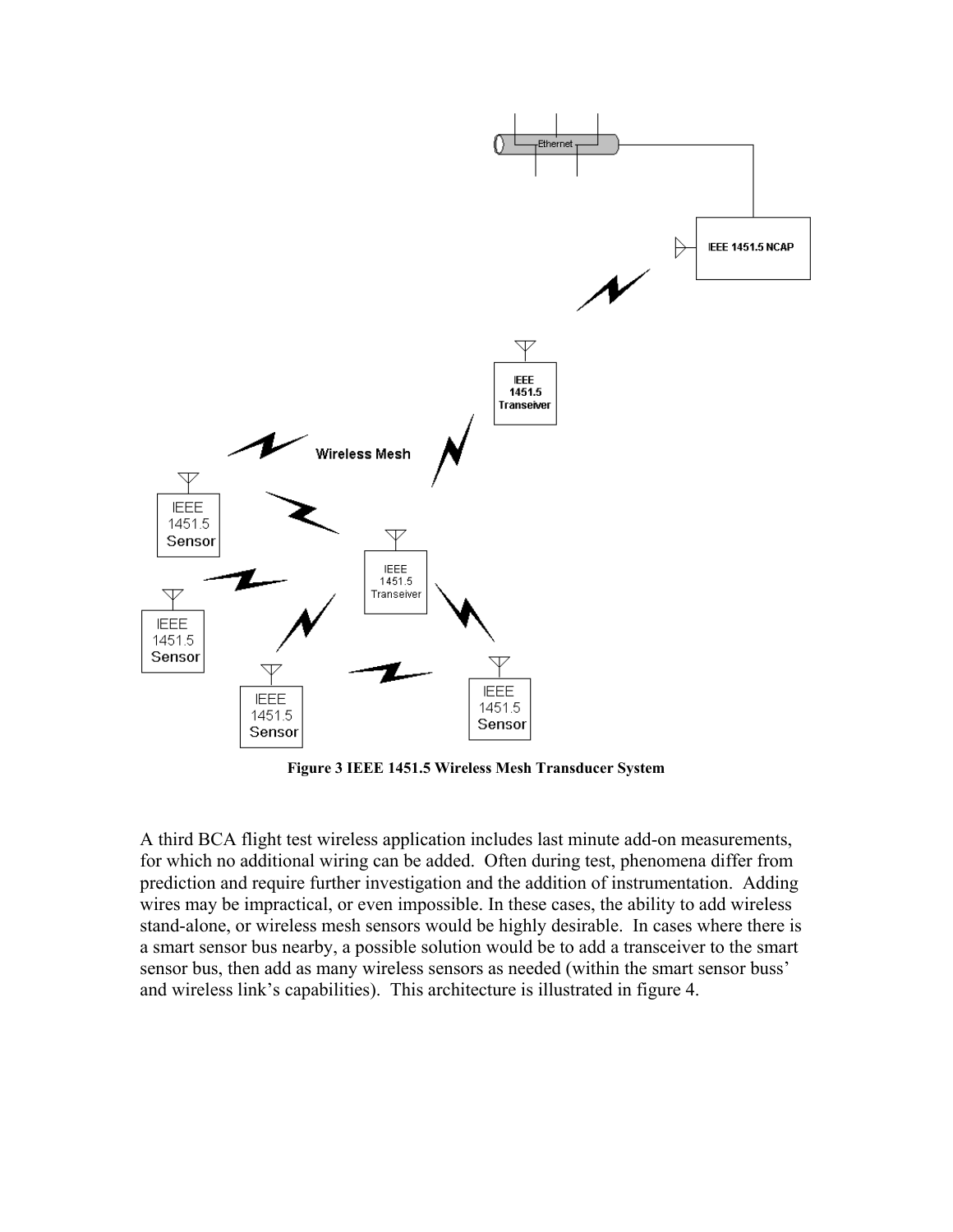

**Figure 4 IEEE 1451.5 Wireless/IEEE 1451.3 Hybrid Transducer System** 

In the past, we in BCA Flight Test have avoided wireless technology. It was simply unsuitable for most of our needs. Major challenges remain for the industry to realize viable wireless transducer systems for use in a flight test environment.

- **Power**
- Reliability
- **Error** rate
- **Environment**
- **Cost**
- $\blacksquare$  Size
- System compatibility and interoperability
- **•** Producability